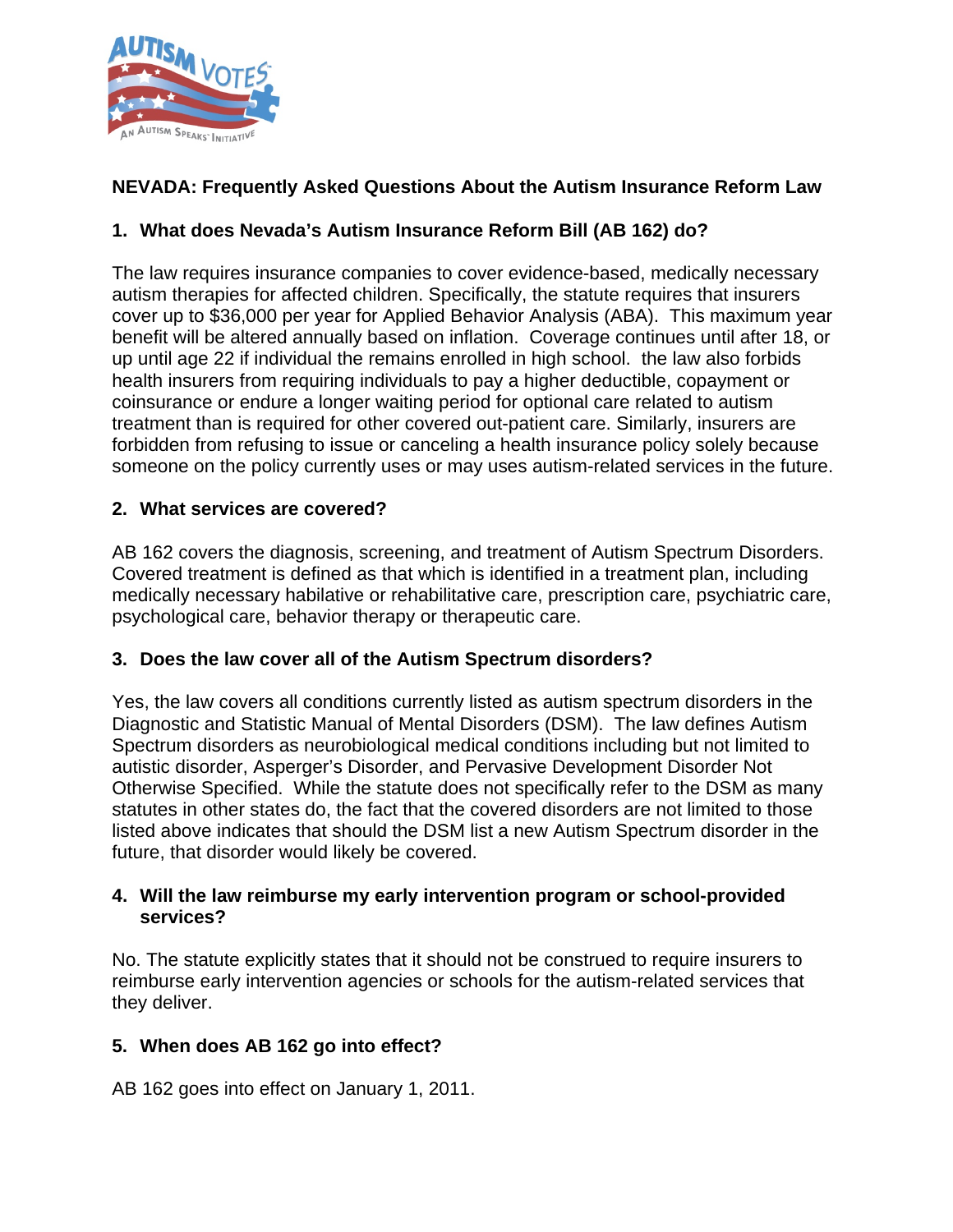### **6. Once AB 162 goes into effect, will my employer-provided insurance be required to cover my child's autism-related services?**

The law applies to fully-funded group health plans governed by state law and to state, county and school district health plans offered to public employees. Health Maintenance Organizations that provide services through managed care to Medicaid recipients under the Nevada State Plan for Medicaid or under the Child's Health Insurance Program are not covered by AB 162.

# **7. How will AB 162 be enforced?**

If a health maintenance organization operates in a manner contrary to that described in the statute, the Commissioner of the State Board of Health may eventually suspend or revoke the insurer's certificate of authority. If an insurer's certificate of authority is revoked, it may not enroll new groups or individuals in its policies in the future. That statute does not include a clear enforcement policy for other insurers.

#### **8. Are there limits on what my insurance company is required to cover under the bill?**

Yes. Your insurer is only required to pay for ABA services up to \$36,000 per year. While there is no lifetime limit on what your insurer will cover for ABA, no services will be covered after your child reaches age 18 if he is not in high school, or after your child turns 22 if he remains in high school.

# **9. What diagnostic tests for Autism will be covered?**

AB 162 requires that insurers cover medically necessary evaluations, assessments or tests to screen and diagnose autism spectrum disorders.

# **10. Who determines what is medically necessary for my child?**

Another section of the Louisiana code defines medically necessary health care services that a prudent physician would provide to a patient to prevent, treat or diagnosis a particular condition. These services must be necessary, clinically appropriate, not provided primarily for the patient or provider's convenience, and required to improve or preserve a patients specific condition or existing state of health. Additionally, the services must be the most clinically appropriate level of care may be specifically provided and must be in accordance with generally accepted standards of medical practice.

# **11. Does Autism have to be my child's primary diagnosis?**

No. The statute does not require that autism be your child's primary diagnosis.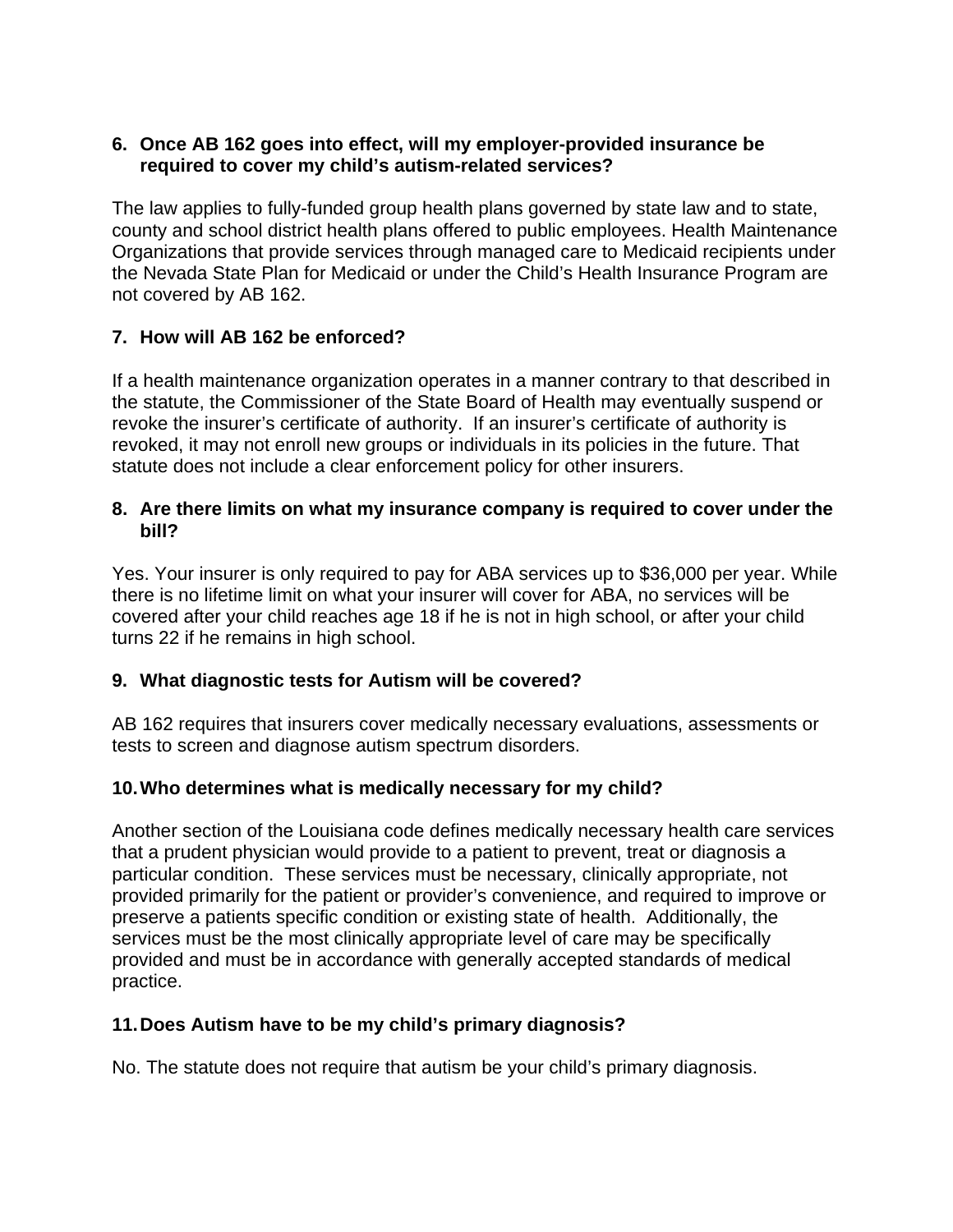# **12. What services are included under the bill?**

The bill covers habilitative or rehabilitative care, including counseling, guidance and professional services and treatment, including ABA, that are necessary to develop, maintain and restore the functioning of the patient to the maximum extent practical. In addition, the statute covers prescription care, defined as medication prescribed by a physician and the services necessary to determine the need for or effectiveness of these medications; psychiatric and psychological care, including direct or consultative services provided by a state-licensed psychiatrist or psychologist; and any medically necessary evaluations, tests, or assessments to screen and diagnose autism spectrum disorders.

### **13. How are these covered services limited?**

As noted above, the statute requires that services be provided by state-licensed providers.

# **14. Will my insurance cover ABA under AB 162?**

The statute defines ABA relatively specifically as the "design, implementation and evaluation of environmental modifications using behavioral stimuli and consequences to produce socially significant improvement in human behavior, including the use of direct observation, measurement, and functional analysis of the relations between environment and behavior.

# **15. Who can provide my child's ABA?**

AB 162 places some specific limits on who can provide ABA and behavioral therapy. Specifically, ABA must be provided by a licensed-psychologist, licensed behavior analyst, licensed assistant behavior analyst, or certified autism behavior interventionist. If a certified behavioral interventionist provides behavior therapy, he or she must do so under the supervision of a licensed psychologist, licensed behavior analyst, or licensed assistant behavioral analyst.

# **16. What evidence is required for my child's treatment to be covered?**

AB 162 covers evidence-based autism treatments. The statute defines evidence-based research as research that applies rigorous, systematic and objective procedures to obtain a valid knowledge relevant to autism spectrum disorders.

#### **17. Can my insurance company attempt to deny my child's ABA treatment under this definition?**

If your child's ABA is not provided by a certified behavioral interventionist supervised by a licensed psychologist, licensed behavioral analyst, or licensed assistant behavioral analyst or the licensed psychologist, licensed behavioral analyst, or licensed assistant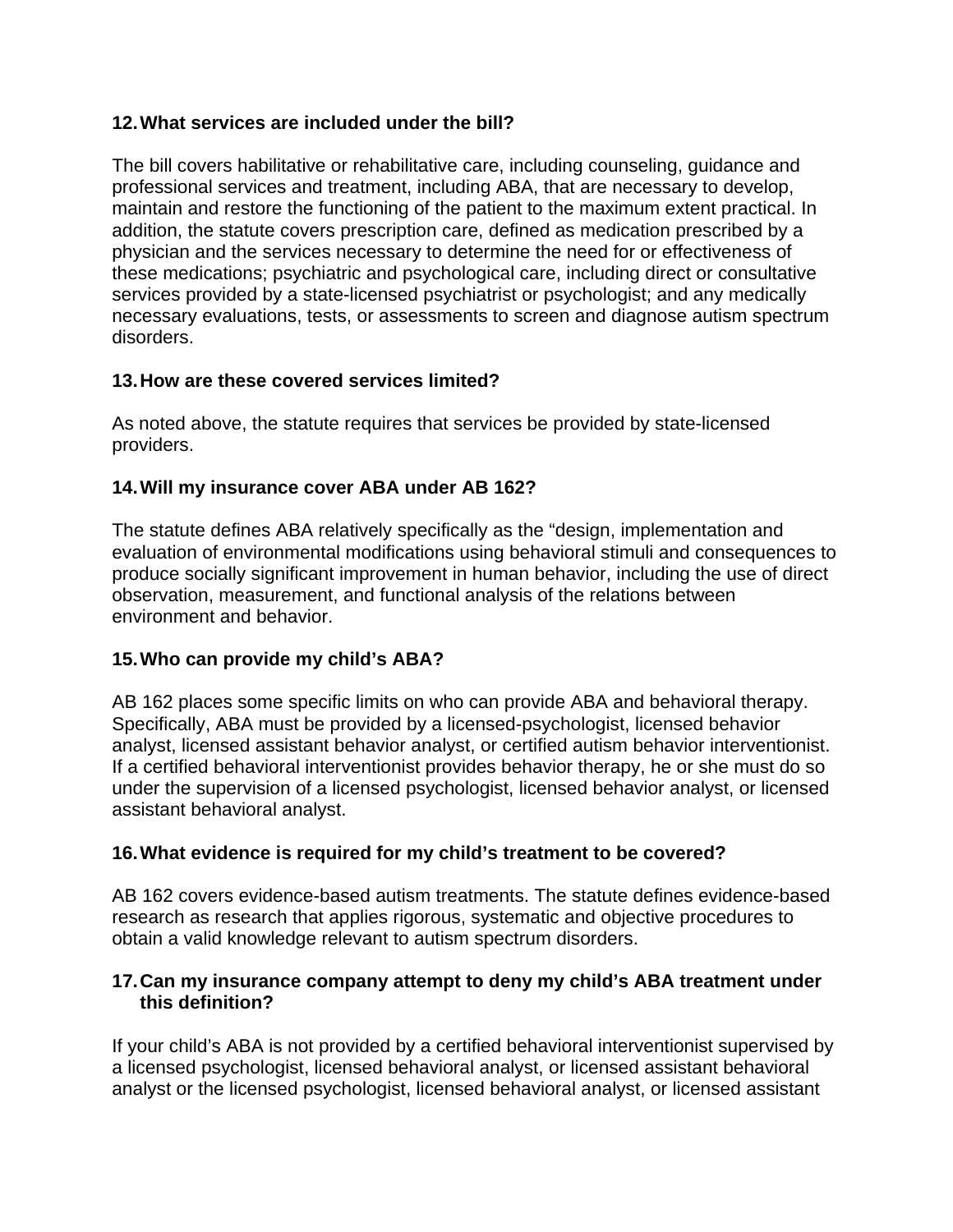behavioral analysts him or herself, your insurance company can successfully deny coverage under the law.

#### **18. My child's ABA treatment is not provided or supervised by one of the specified providers. What should I do?**

Encourage your child's provider to become certified. Given the widespread impact of this bill, it will benefit them, since children new to ABA must seek out board-certified providers or those supervised by certified providers, physicians, or psychologists to be covered.

#### **19. Will my child's improvement in autism therapy affect what my insurance company covers?**

Maybe. AB 162 gives your insurer the right to review your child's treatment plan and improvements may be considered in that process. However, the statute does not specifically permit insurers to discontinue medically necessary coverage.

#### **20. Does autism spectrum disorder have to be the primary diagnosis for my child to receive coverage?**

No. The AB162 does not require that an autism spectrum disorder be your child's primary diagnosis.

### **21. Does the bill permit my insurer to limit the number of visits my child may make to his autism service providers?**

Possibly. The statute does not contain a provision explicitly limiting the number of visits that your child may make to his autism services providers. However, your child's autism services are subject to the limitations that your provider may impose on other medical services or prescription coverage. Therefore, if your insurer limits the number of visits to a particular service provider generally, it may limit your autism-related visits.

### **22. Can my insurance company require that I pay a copay or deductible for my child's autism spectrum disorder treatment?**

Yes. The statute specifically provides that your provider may subject autism services to any limitations, co-payments, or exclusions as other medical services or prescriptions provided under the statute.

# **23. Does the new law cover social groups and other rehabilitative therapies?**

Probably. Social groups could fall under the definition of habilitative or rehabilitative care if they take the form of counseling, guidance, and professional services and treatment necessary to develop, maintain or restore the child's functioning. Since many social groups are used for that purpose, it is likely that they would be covered.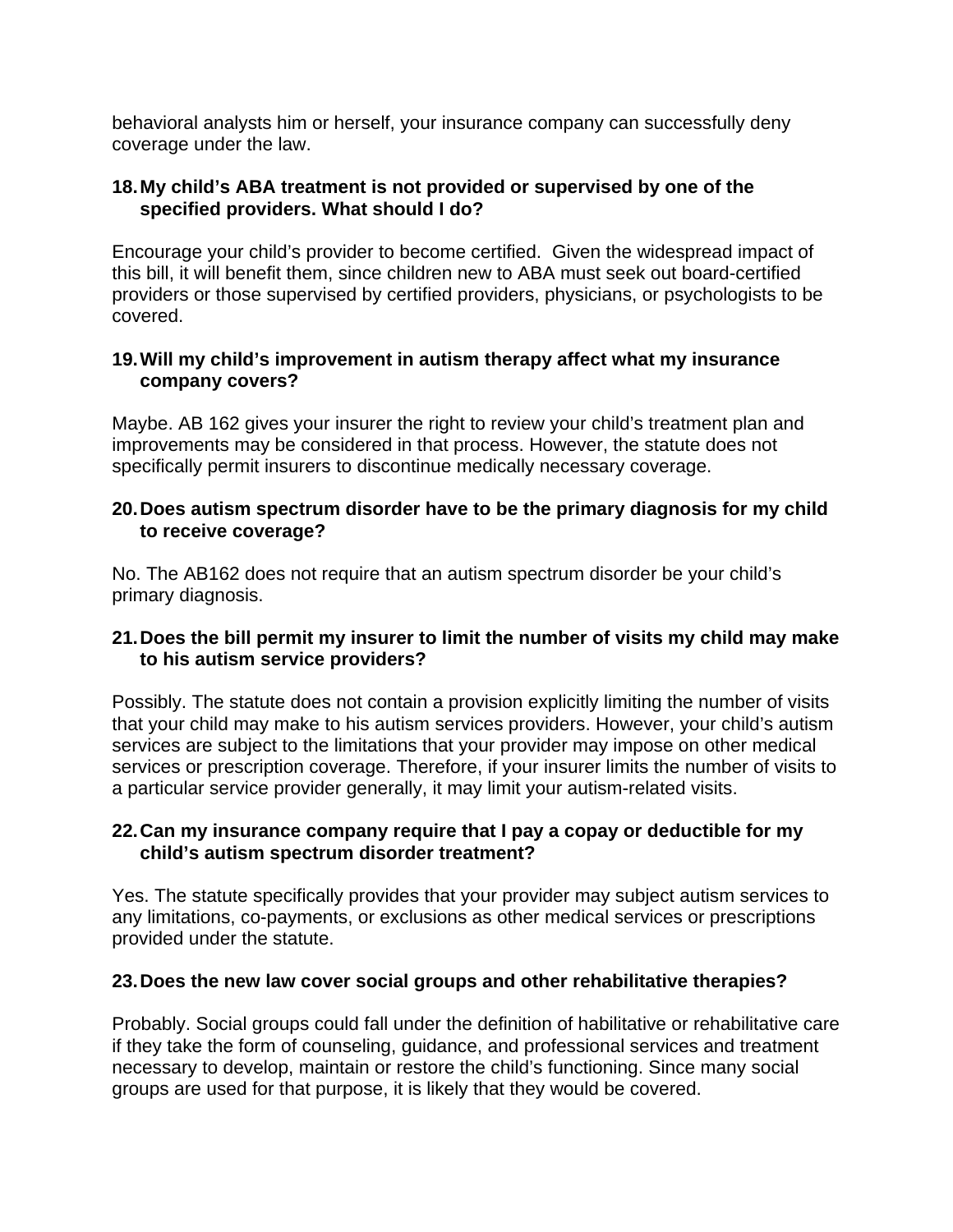### **24. Will my insurance company be able to question my child's autism diagnosis when the statute is implemented?**

Maybe. The statute allows insurance providers to evaluate the treatment plan. Since your child's autism diagnosis is relevant to that plan, it could into play. However, the statute does not explicitly permit them to do so.

### **25. Will my insurance provider be able to deny services if my child has reached a plateau in his progress?**

Maybe. Since your provider is able to evaluate your child's treatment plan, they may consider a plateau in your child's progress as relevant to that evaluation. However, because the statute requires that insurers cover habilitative or rehabilitative care necessary to maintain the child's functioning, treatment that is only maintaining the child's current condition rather than develop new skills would still be covered under the statute.

# **26. Who must prescribe my child's autism treatment?**

For these services to be covered, the law requires that treatment be prescribed by a licensed physician or licensed psychologist.

### **27. Who must provide my child's autism treatment?**

For your child's autism treatment to be covered, it must be provided by a licensed physician, psychologist, behavior analyst herself or a provider supervised by a licensed physician, psychologist, or behavior analyst.

# **28. Is psychiatric care limited to a psychiatrist?**

Yes. Your child's psychiatric care must be provided by a psychiatrist licensed in Nevada.

# **29. Is psychological care limited to a psychologist?**

Yes. Your child's psychological care must be provided by a psychologist licensed in Nevada.

# **30. Who can provide my child's habilitative or rehabilitative care?**

The statute does not specify who can provide the child's habilitative or rehabilitative care, but ABA must be provided by a licensed psychologist, licensed behavior analyst, licensed assistant behavior analyst or certified autism behavior interventionist

# **31. What is "utilization review"?**